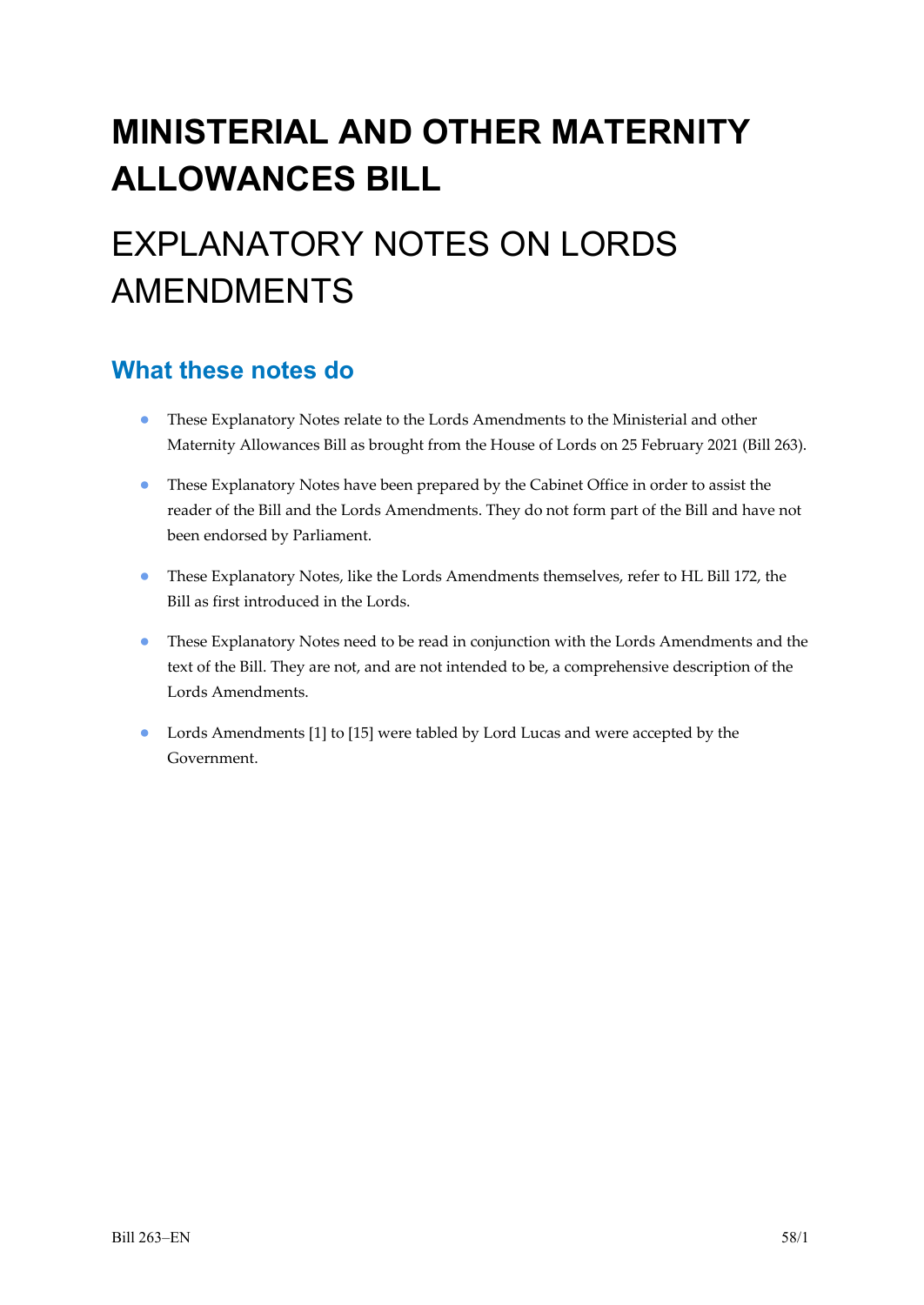## **Commentary on Lords Amendments**

### Lords Amendments to clause 1: Payment of maternity allowance: Ministerial office

#### Lords Amendment [1]

1. Lords amendment 1 would amend clause 1(1) to replace the word 'person' with 'mother or expectant mother'.

#### Lords Amendment [2]

2. Lords amendment 2 would amend clause 1(2) to replace the word 'person' with 'mother or expectant mother'.

#### Lords Amendment [3]

3. Lords amendment 3 would amend clause 1(2)(a) to replace the word 'person' with 'mother or expectant mother'.

#### Lords Amendment [4]

4. Lords amendment 4 would amend clause 1(2)(b) to replace the word 'person' with 'mother or expectant mother'.

#### Lords Amendment [5]

5. Lords amendment 5 would amend clause 1(3)(a) to replace the words 'person is pregnant and it is no more than' with 'expectant mother is within'.

#### Lords Amendment [6]

6. Lords amendment 6 would amend clause 1(3)(b) to replace the word 'person' with 'mother'.

#### Lords Amendment [7]

7. Lords amendment 7 would amend clause 1(6)(b) to replace the word 'person' with 'mother or expectant mother'.

### Lords Amendments to clause 2: Ministerial leave: amount and payment of allowance

#### Lords Amendment [8]

8. Lords amendment 8 would amend clause 2(1)(a) to replace the word 'person' with 'mother or expectant mother'.

#### Lords Amendment [9]

9. Lords amendment 9 would amend clause 2(3) to replace the word 'person' with 'mother or expectant mother'.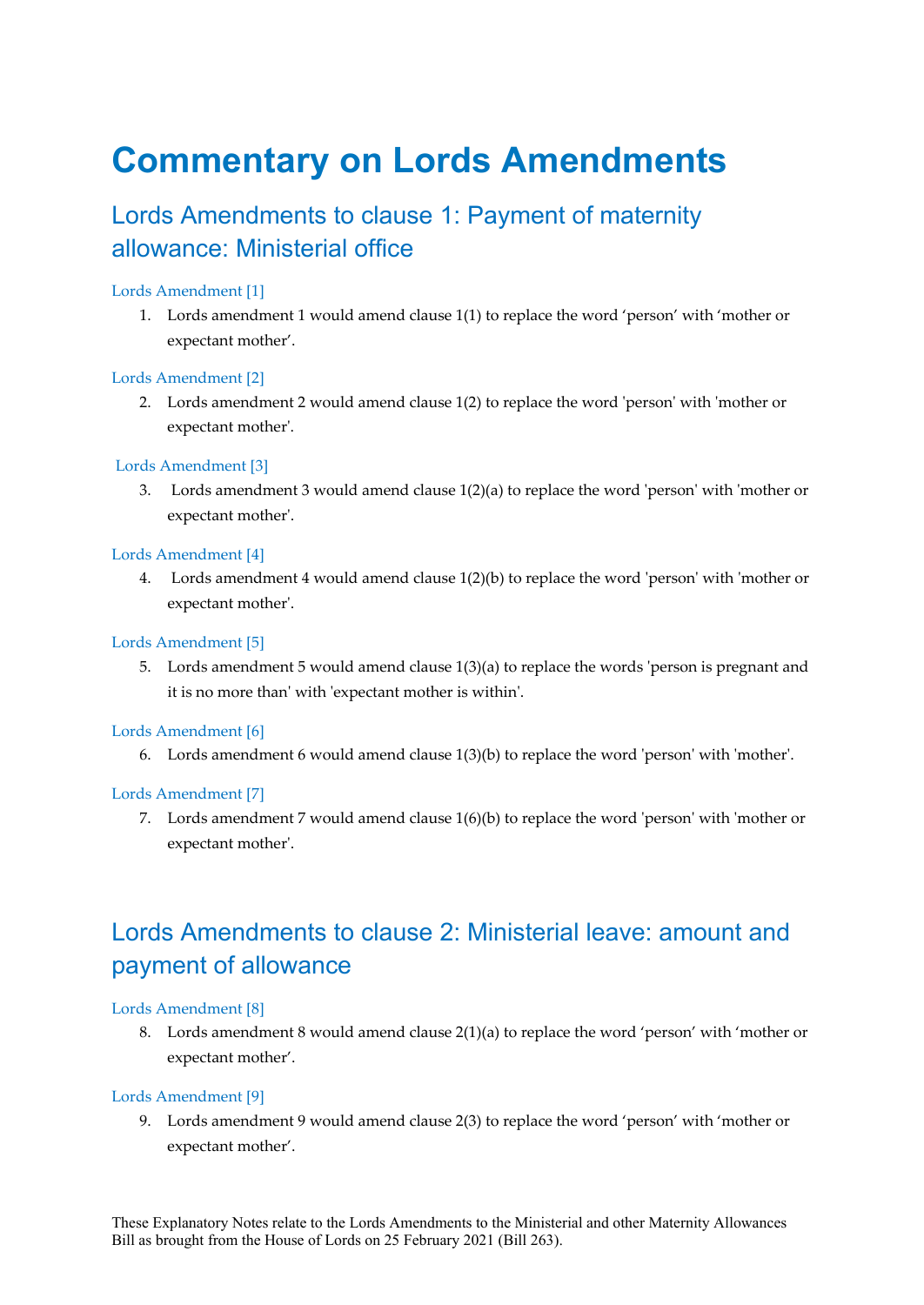#### Lords Amendment [10]

10. Lords amendment 10 would amend clause 2(4) to replace the word 'person' with 'mother or expectant mother'.

### Lords Amendments to clause 3: Ministerial leave: other provision

#### Lords Amendment [11]

11. Lords amendment 11 would amend clause 3(2) to replace the word 'person' with 'mother'.

#### Lords Amendment [12]

12. Lords amendment 12 would amend clause 3(2) to replace the word 'person' with 'mother'.

#### Lords Amendment [13]

13. Lords amendment 13 would amend clause 3(4) to replace the word 'person' with 'mother or expectant mother'.

#### Lords Amendment [14]

14. Lords amendment 14 would amend clause 3(4)(b) to replace the word 'person' with 'mother or expectant mother'.

#### Lords Amendment [15]

15. Lords amendment 15 would amend clause 3(4)(b) to replace the word 'person' with 'mother or expectant mother'.

### **Financial Effects of Lords Amendments**

16. The Department does not consider that any of the Lords Amendments give rise to any significant expenditure.